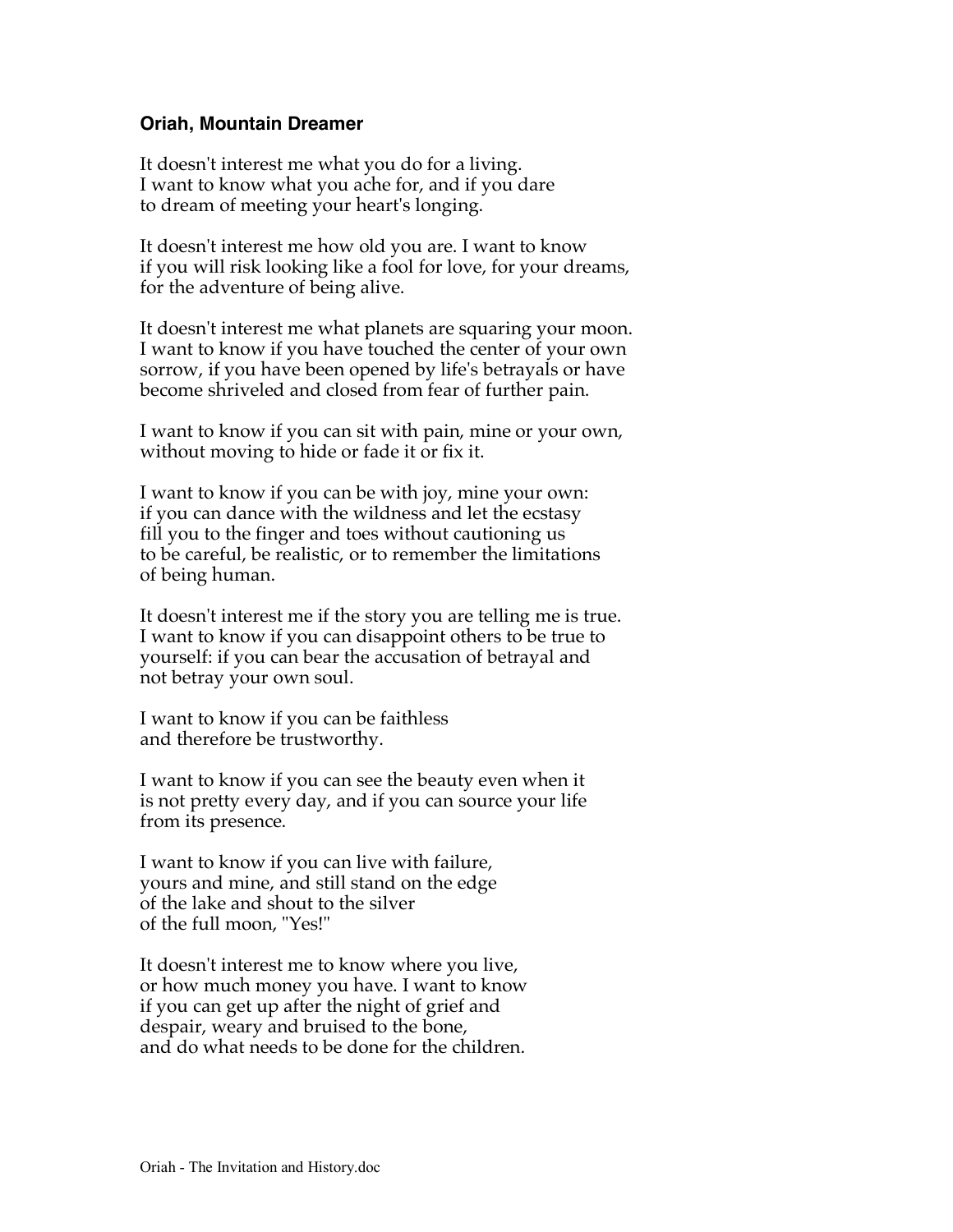It doesn't interest me who you are, or how you came to be here. I want to know if you will stand in the center of the fire with me and not shrink back.

It doesn't interest me where or what or with whom you have studied. I want to know what sustains you from the inside when all else falls away.

I want to know if you can be alone with yourself, and if you truly like the company you keep in the empty moments.

## **About the Poem: Message from Oriah Mountain Dreamer**

*Sent to SKDesigns from the publisher, Harper Collins, June 23, 1999*

In the spring of 1994 I went to a party-an ordinary party- and I made an effort, a real effort, to be sociable. I asked and answered the usual questions: What do you do for a living? How do you know the host? Where did you study? Where do you live? And I came home with the familiar hollow feeling of having gone through the motions. So, I sat down and did what I often do to sort out what is going on--I wrote.

Using the format of a writing exercise that had been given to me by poet David Whyte I wrote about the party conversations--what really did not interest me and what I really did want to know about others, about myself.

I went to the centre of the ache for something more between myself and the world and the prose-poem, "The Invitation", poured onto the page.

A week later I included the piece in a newsletter I was sending to eight hundred students who had, over the previous ten years, come to workshops I had facilitated on spirituality, sexuality and creativity. I sent it exactly as it had been written that night. I didn't think much about it. I'd shared many pieces of writing with folks on my mailing list over the years, often hearing back from those who felt a particular piece spoke to them.

But this time, something different happened. People started copying and sharing "The Invitation" and I began hearing from hundreds of people I didn't know. A woman wrote from New Zealand where the piece had been read at a large spiritual gathering. A man in the States wrote of reading the piece at the funeral of a dear friend who had died of AIDS. Individuals as far away as Romania, Iceland, Greenland and South Africa wrote that someone had sent them "The Invitation" on e-mail, handed it out at a wedding or read it aloud at workshop or conference. The piece seemed to have a life of its own.

It was Joe Durepos, a literary agent in Chicago who had contacted me to ask permission for the piece to be used in Jean Houston's book, "A Passion for the Possible", who suggested that I consider writing a book based on "The Invitation." I started writing and Joe sold the first few chapters to Harper San Francisco.

The prose-poem had touched others with a voice that cut through to what really matters. I didn't want the book to be a watered-down version of the original piece or a